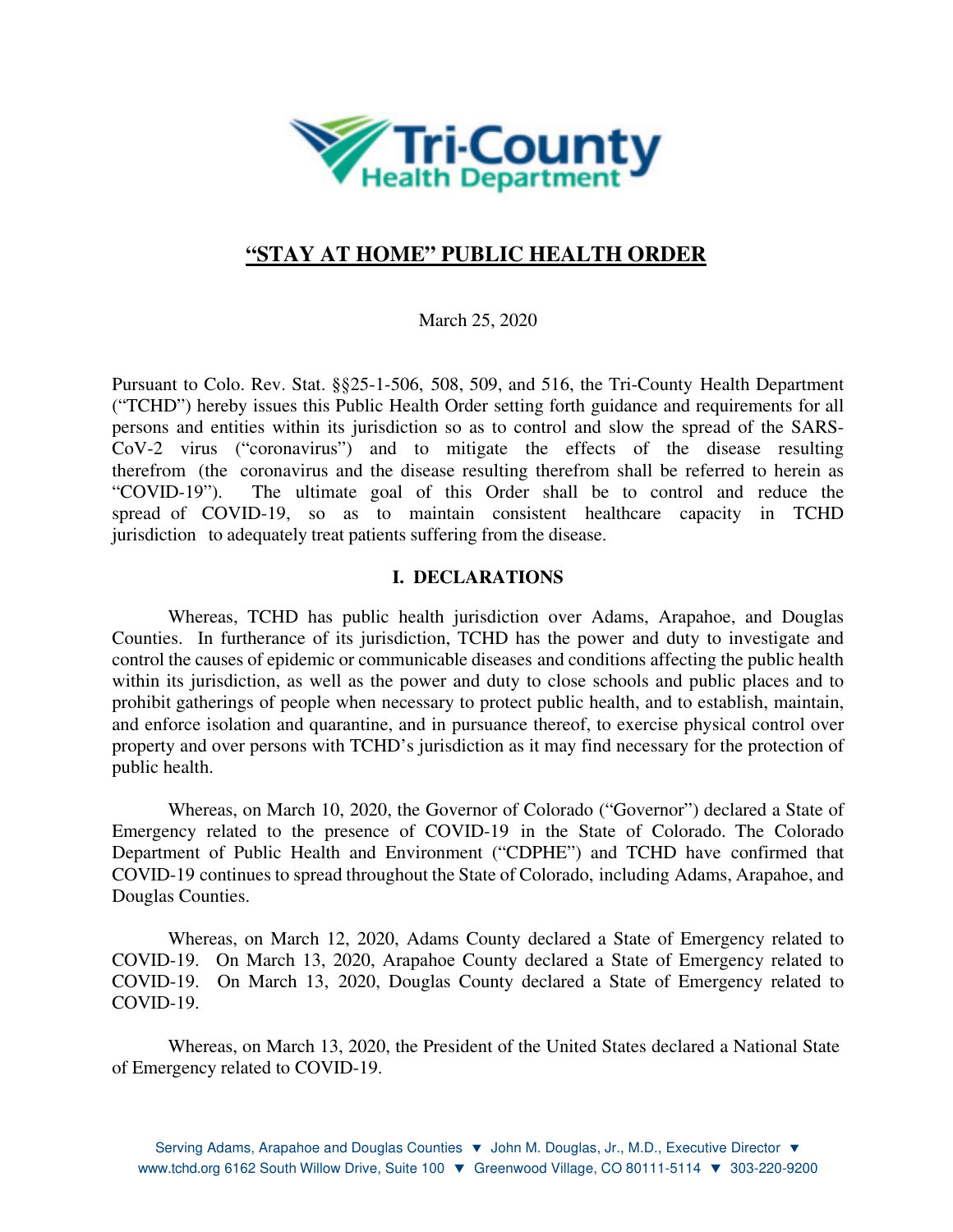Whereas, during the month of March 2020, the Governor has issued a series of Executive Orders in an effort to control and slow the spread of COVID-19 and to mitigate the effects of the virus, including Executive Order Nos. D-2020-003, D-2020-004, D-2020-006, D-2020-007, D-2020-009, D-2020-011, and D-2020-013.

Whereas, during the month of March 2020, the CDPHE has issued a series of Public Health Orders in an effort to control and slow the spread of COVID-19 and to mitigate the effects of the virus, including Public Health Order Nos. 20-20, 20-22, 20-22 (Amended), 20-22 (Updated), 20- 23, 20-23 (Amended), and 20-24.

Whereas, the age, condition, and health of a significant portion of the population in TCHD's jurisdiction places them at risk of serious health complications, including death, from COVID-19. Although most individuals who contract COVID-19 do not become seriously ill, persons with mild symptoms and asymptomatic persons with COVID-19 may place other vulnerable members of the public at significant risk. A large surge in the number of persons with serious infections can compromise the ability of the healthcare system to deliver consistent and necessary healthcare to the public. Colorado is experiencing a rapid increase in COVID-19 transmission and it is threatening the health of residents and threatening to overwhelm the healthcare system in the State of Colorado, including within TCHD's jurisdiction.

Whereas, the guidance and requirements set forth in this Order will serve to decrease the risk of COVID-19 transmission to our most vulnerable populations, and is especially important for people who are over 60 years of age and those with chronic health conditions due to their higher risk of severe illness and death from COVID-19. This Order will reduce the likelihood that many individuals will be exposed to COVID-19 and will therefore help slow the spread of COVID-19 in our communities.

Whereas, immediate issuance of this Order is necessary for the preservation of public health, safety, and welfare and to prevent the spread of COVID-19. This Order shall apply to all areas within TCHD's jurisdiction.

## **II. NECESSITY OF THIS ORDER**

This Order is issued based on evidence of increasing occurrence of COVID-19 within TCHD's jurisdiction, scientific evidence and best practices regarding the most effective approaches to slow the transmission of communicable diseases generally and COVID-19 specifically, and evidence that the age, condition, and health of a significant portion of the population within TCHD's jurisdiction places said population at risk for serious health complications, including death, from COVID-19. Due to the outbreak of COVID-19 in the general public, which is now a pandemic according to the World Health Organization, there is a public health emergency throughout the State of Colorado, including the areas within TCHD's jurisdiction.

The dangers of COVID-19 are exacerbated because some individuals who contract the virus have no symptoms or have mild symptoms, which means they may not be aware they carry the virus. Because even people without symptoms can transmit the disease, and because evidence shows the disease is easily spread, gatherings can result in preventable transmission of the virus.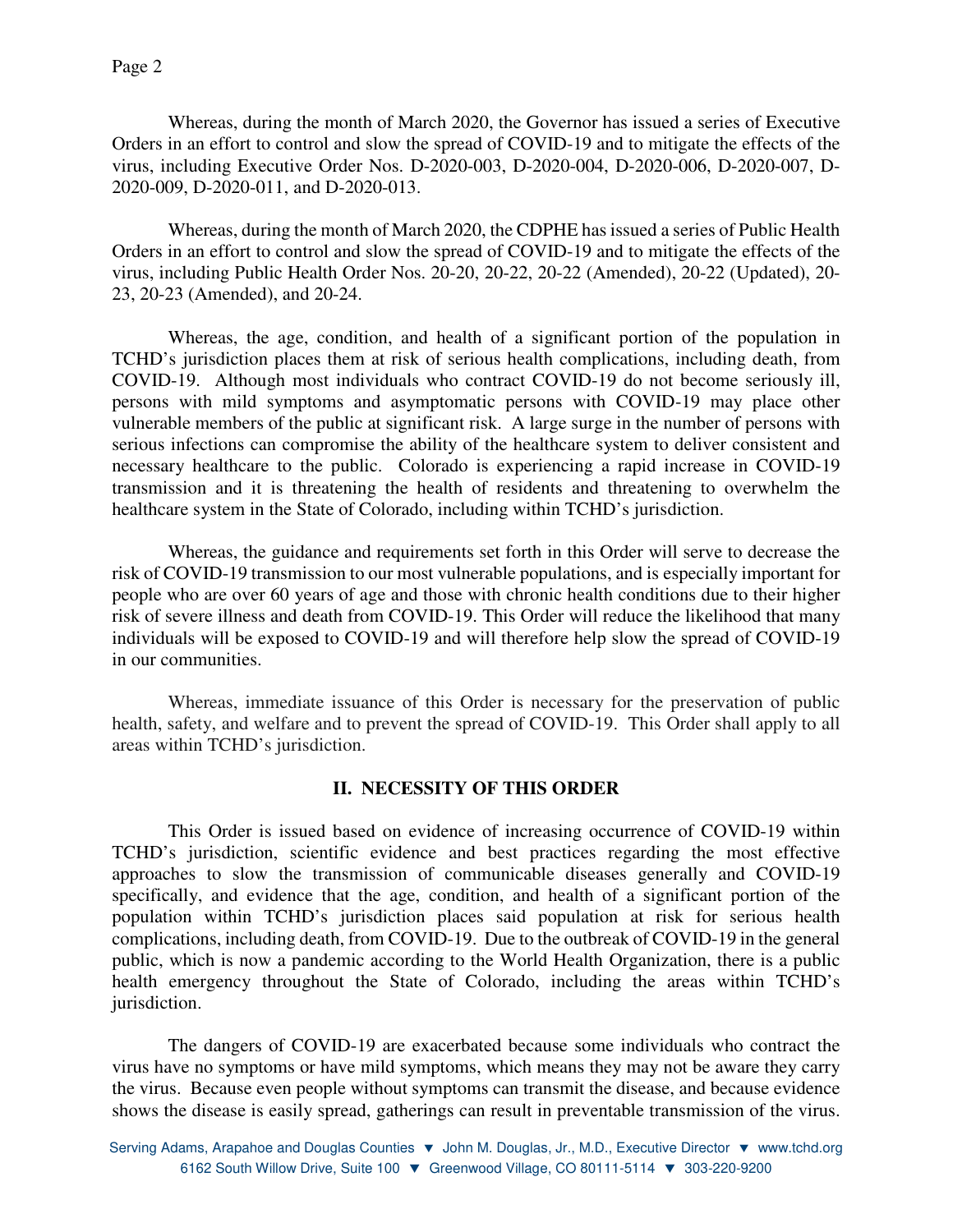The scientific evidence shows that at this stage of the emergency, it is essential to slow virus transmission as much as possible to protect the most vulnerable and to prevent the health care system from being overwhelmed. One proven way to slow the transmission is to limit interactions among people to the greatest extent practicable. By reducing the rate of potential transmission of COVID-19, this Order helps preserve critical and limited healthcare capacity in TCHD's jurisdiction.

This Order also is issued in light of the existence of 150 confirmed cases of COVID-19 in TCHD's jurisdiction and at least zero deaths resulting from the virus, as well as at least 912 confirmed cases and at least 11 deaths in the State of Colorado as of March 24, 2020, including a significant and increasing number of suspected cases of community transmission and likely further significant increases in transmission. Widespread testing for COVID-19 is not yet available but is expected to increase in the coming weeks. This Order is necessary to slow the rate of potential transmission of COVID-19, and the Executive Director of TCHD, in collaboration with the TCHD Board of Health, will re-evaluate this Order as further data becomes available.

#### **III. INTENT**

The intent of this Order is to ensure that the maximum number of people self-isolate in their places of residence to the maximum extent feasible to slow the rate of potential transmission of COVID-19 to the greatest extent possible, while enabling the continuation of essential services, businesses and travel necessary to protect public health and safety, and for the continuity of social and commercial life.

When people need to leave their places of residence, whether to obtain or perform vital services, or to otherwise facilitate authorized activities necessary for continuity of social and commercial life, they should at all times reasonably comply with Social Distancing Requirements as defined below. All provisions of this Order should be interpreted to effectuate this intent. Failure to comply with any of the provisions of this Order constitutes an imminent threat to the public health, safety, and welfare of the population residing,working or traveling in Adams, Arapahoe and/or Douglas counties.

#### **IV. ORDER**

Hereby finding it is essential that the COVID-19 virus be slowed to protect the ability of public and private health care providers to handle the influx of new patients and safeguard public health, and because the risk of the rapid spread necessitates immediate action to protect all members of the community, especially including our members most vulnerable to COVID-19 and also health care providers, this Order requires all individuals anywhere within TCHD's jurisdiction to stay at home – except for certain essential activities and work to provide essential business and government services or perform essential public infrastructure construction, including housing.

Consistent with the statements in Sections I, II, and III above, with guidance from the US Centers for Disease Control and the CDPHE, and pursuant to the statutory authority granted the Executive Director of TCHD, the following is ordered:

1. All individuals currently living within the Counties of Adams, Arapahoe and Douglas ("TCHD jurisdiction") are ordered to stay at their place of residence. To the extent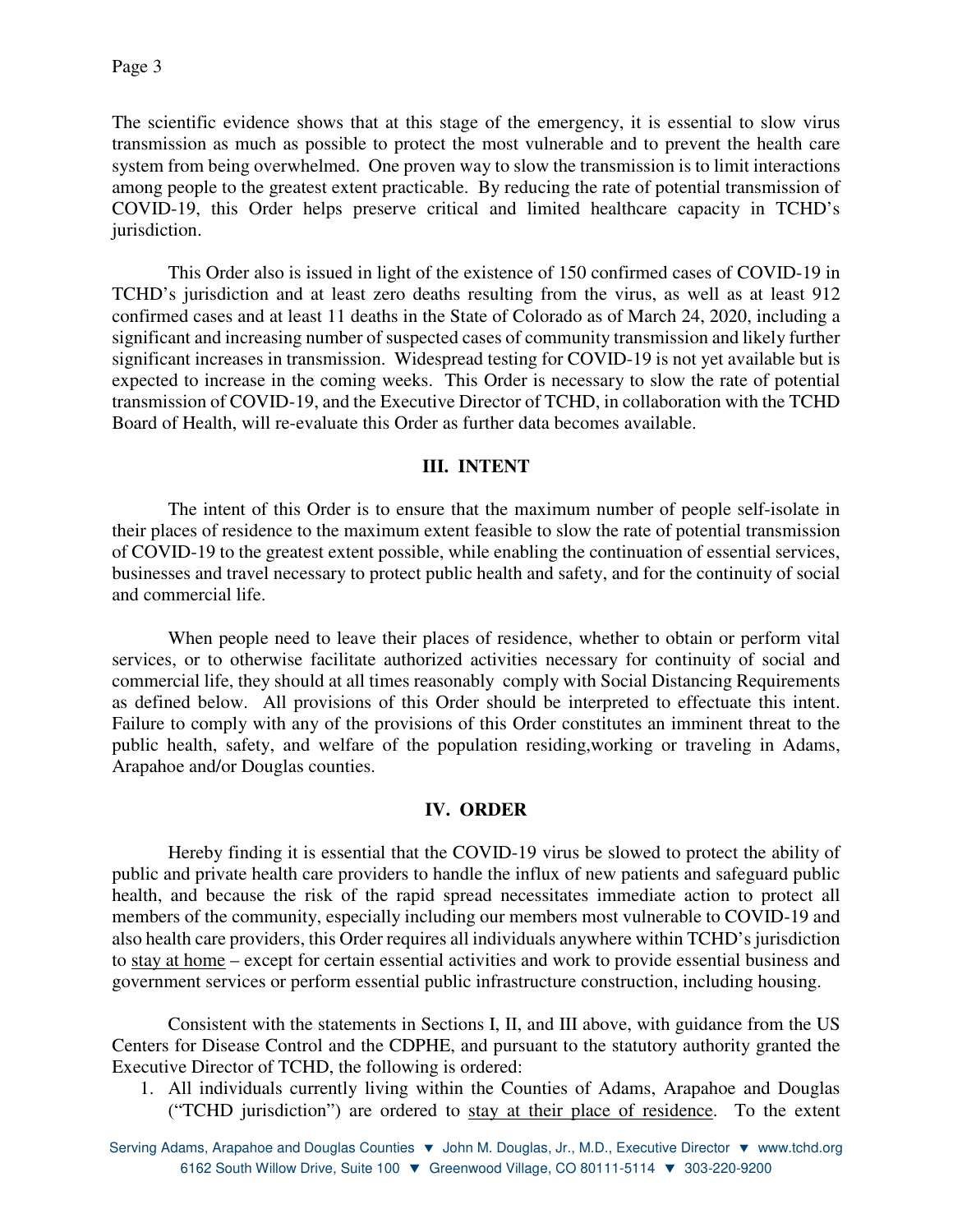individuals are using shared or outdoor spaces, they must at all times, as reasonably possible, maintain social distancing of at least six feet from any other person when they are outside their residence. All persons may leave their residences only for Essential Activities, Essential Governmental Functions, or to operate Essential Businesses, all as defined in Paragraph 5 below. Individuals experiencing homelessness are exempt from this section, but are strongly urged to obtain shelter, and governmental and other entities are strongly urged to make such shelter available as soon as possible and to the maximum extent practicable (and to use COVID-19 risk mitigation practices in their operation).

- 2. All businesses with a facility in the TCHD jurisdiction, except Essential Businesses as defined below in Paragraph 5, are required to cease all activities at facilities located within TCHD jurisdiction, except Minimum Basic Operations, as defined in Paragraph 5. For clarity, businesses may also continue operations consisting exclusively of employees or contractors performing activities at their own residences (e.g., working from home). All Essential Businesses are asked to remain open. To the greatest extent feasible, Essential Businesses shall comply with Social Distancing Requirements as defined in Paragraph 5 below, including the maintainance of six-foot social distancing for both employees and members of the public, including, but not limited to, when any customer is standing in line.
- 3. All public and private gatherings of any number of people occurring outside a single household or living unit are prohibited, except for the limited purposes as expressly permitted in Paragraph 5. Nothing in this Order prohibits the gathering of members of a household or living unit.
- 4. All travel, including but not limited to, travel on scooter, motorcycle, automobile, public transit, or any other public or private mode of travel, except Essential Travel and Essential Activities as defined below in Paragraph 5, is prohibited. Persons may use public transit only for purposes of performing Essential Activities or to travel to and from work to operate Essential Businesses, perform Minimum Basic Operations, or maintain Essential Governmental Functions. People riding on public transit must comply with Social Distancing Requirements as defined in Paragraph 5 below, to the greatest extent feasible. This Order allows travel into or out of TCHD's jurisdiction to perform Essential Activities, operate Essential Businesses, or maintain Essential Governmental Functions.

## 5. Definitions and Exemptions.

a. **Essential Activities.** For purposes of this Order, individuals may leave their residence only to perform any of the following "Essential Activities." However, persons at high risk of severe illness from COVID-19 and people who are sick are urged to stay in their residence to the extent possible except as necessary to seek medical care. Essential Activities means:

i. To engage in activities or perform tasks essential to a person's health and safety, or to the health and safety of their family or household members (including, but not limited to, pets), such as, by way of example only and without limitation,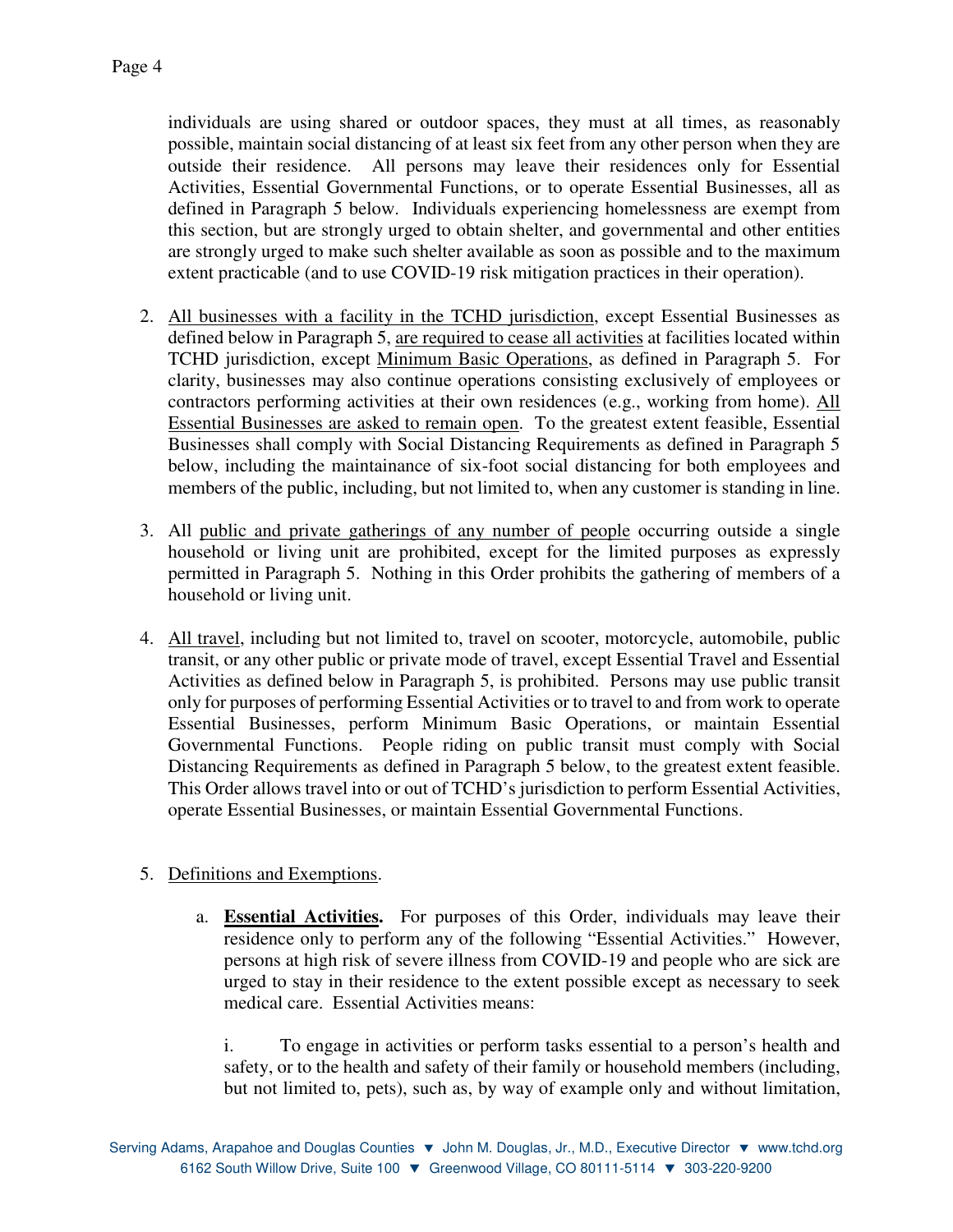obtaining medical supplies or medication, visiting a health care professional, or obtaining supplies they need to work from home.

ii. To obtain necessary services or supplies for persons and their family or household members, or to deliver those services or supplies to others, such as, by way of example only and without limitation, canned food, dry goods, fresh fruits and vegetables, pet supply, fresh meats, fish, and poultry, and any other household consumer products, and products necessary to maintain the safety, sanitation, and essential operation of residences.

iii. To engage in outdoor activity individually or in groups of no more than 4 persons, provided each individual complies with Social Distancing Requirements as defined in this Paragraph 5, such as, by way of example and without limitation, walking, hiking, biking or running. Social distanicng requirements for outdoor activity apply to those people from different households. For purposes of outdoor activity, public parks within TCHD's jurisdiction should remain open to the public to engage in walking, hiking, biking, running, and similar outdoor activities but all playgrounds, golf courses, tennis courts, basketball courts, picnic areas, and other similar areas conducive to public gathering shall be closed.

iv. To perform work providing essential products and services at the site of an Essential Business or to otherwise carry out activities specifically permitted in this Order, including Minimum Basic Operations.

- v. To care for a family member, friend, or pet in another household.
- vi. To relocate a household from one residence to another.
- b. **Healthcare Operations.** For purposes of this Order, individuals may leave their residence to work for or obtain services at any "Healthcare Operations" including, but not limited to:
	- i. Hospitals, clinics, and walk-in health facilities
	- ii. Medical and dental care, including dentists and ambulatory providers
	- iii. Research and laboratory services
	- iv. Medical wholesale and distribution
	- v. Home health care companies, workers, and aides
	- vi. Pharmacies
	- vii. Pharmaceutical and biotechnology companies
	- viii. Behavioral health care providers
	- ix. Nursing homes, residential health care, or congregate care facilities
	- x. Medical supplies and equipment manufacturers and providers, or any related and/or ancillary healthcare services
	- xi. Veterinary care, livestock services, and all healthcare services provided to animals
	- xii. Animal shelters and pet boarding services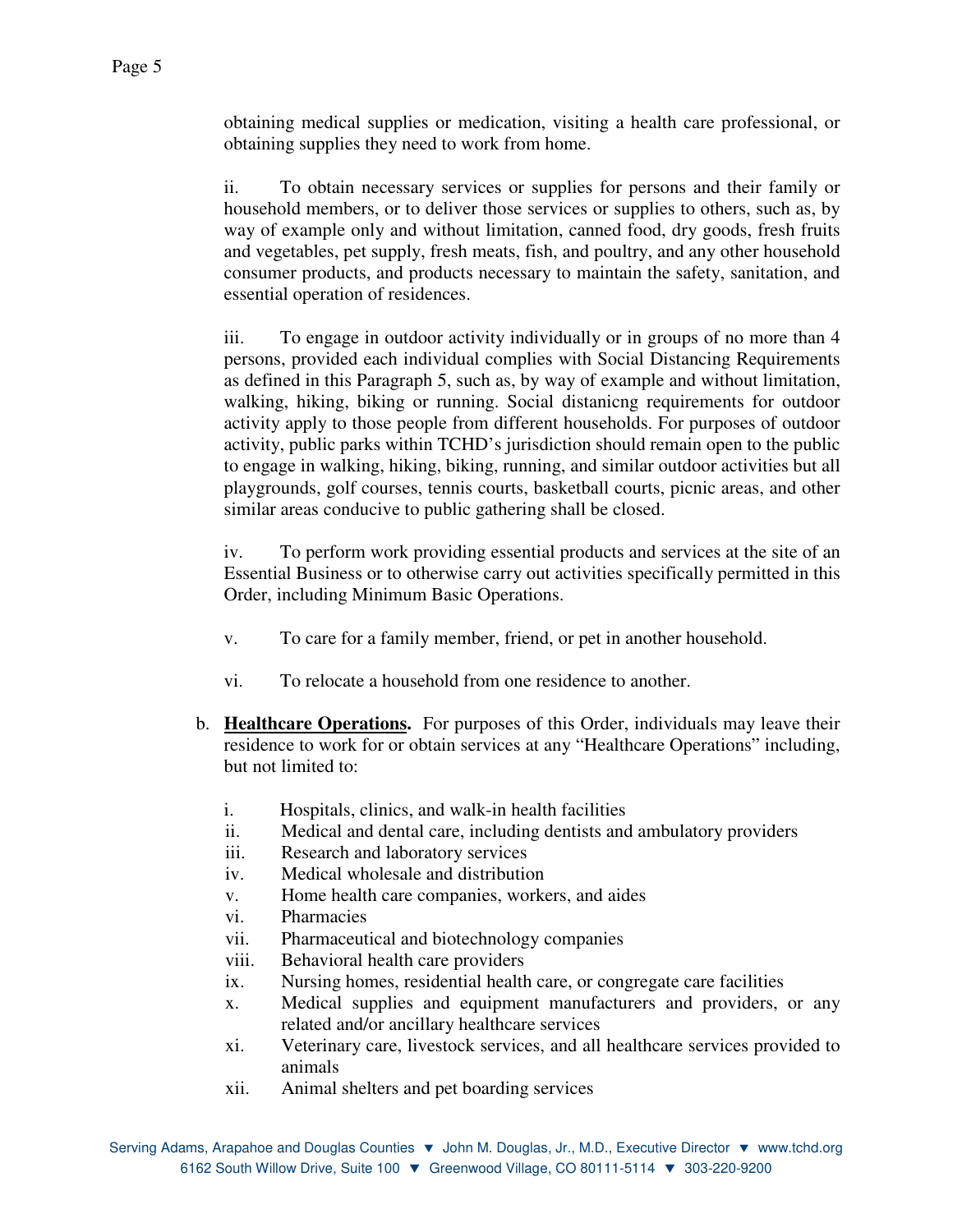- xiii. This exemption shall be construed broadly to avoid any impacts to the delivery of healthcare
- xiv. "Healthcare Operations" does not include health clubs, fitness and exercise gyms, and similar facilities
- c. **Essential Infrastructure.** For purposes of this Order, individuals may leave their residence to provide any services or perform any work necessary to the operations and maintenance of "Essential Infrastructure," including, but not limited to:
	- i. Utilities, including power generation, fuel supply, and transmission
	- ii. Water, sewer, gas, and electrical services
	- iii. Public works construction
	- iv. Contruction operations and projects, including commercial and residential construction (especially affordable housing or housing for individuals experiencing homelessness), construction for public infrastructure and facilities, and renovation or restoration construction services
	- v. Construction necessary to support or maintain the operation of any Essential Business operations or Essential Government Functions
	- vi. Skilled trades such as electricians and plumbers
	- vii. Other related firms and professionals who provide services, including janitorial services and private security services, necessary to maintain the safety, sanitation, and essential operation of residences and commercial or public buildings, Healthcare Operations, Essential Infrastructure, Essential Government Functions, and Essential Businesses
	- viii. Airport operations (including passenger and cargo operations and services)
	- ix. Oil refining, oil and gas operations
	- x. Roads and highways
	- xi. Public transportation
	- xii. Solid waste collection and removal, including recycling and composting
	- xiii. Internet and telecommunications systems, including the provision of essential global, national, and local infrastructure for computing services, business infrastructure, communications, cable and web-based services
- d. **Essential Governmental Functions.** For purposes of this Order, personnel working for or to support Essential Businesses are categorically exempt from this Order and nothing in this Order shall prohibit any individual from performing or accessing "Essential Governmental Functions," which means all services needed to ensure the continuing operation of the government agencies and departments, and/or provide for the health, safety, transportation, and welfare of the public. Therefore, individuals may leave their residence to provide, operate, and support "Essential Governmental Functions," including, but not limited to:
	- i. Public safety personnel
	- ii. Law enforcement
	- iii. Human Services
	- iv. Fire prevention and response
	- v. Building code enforcement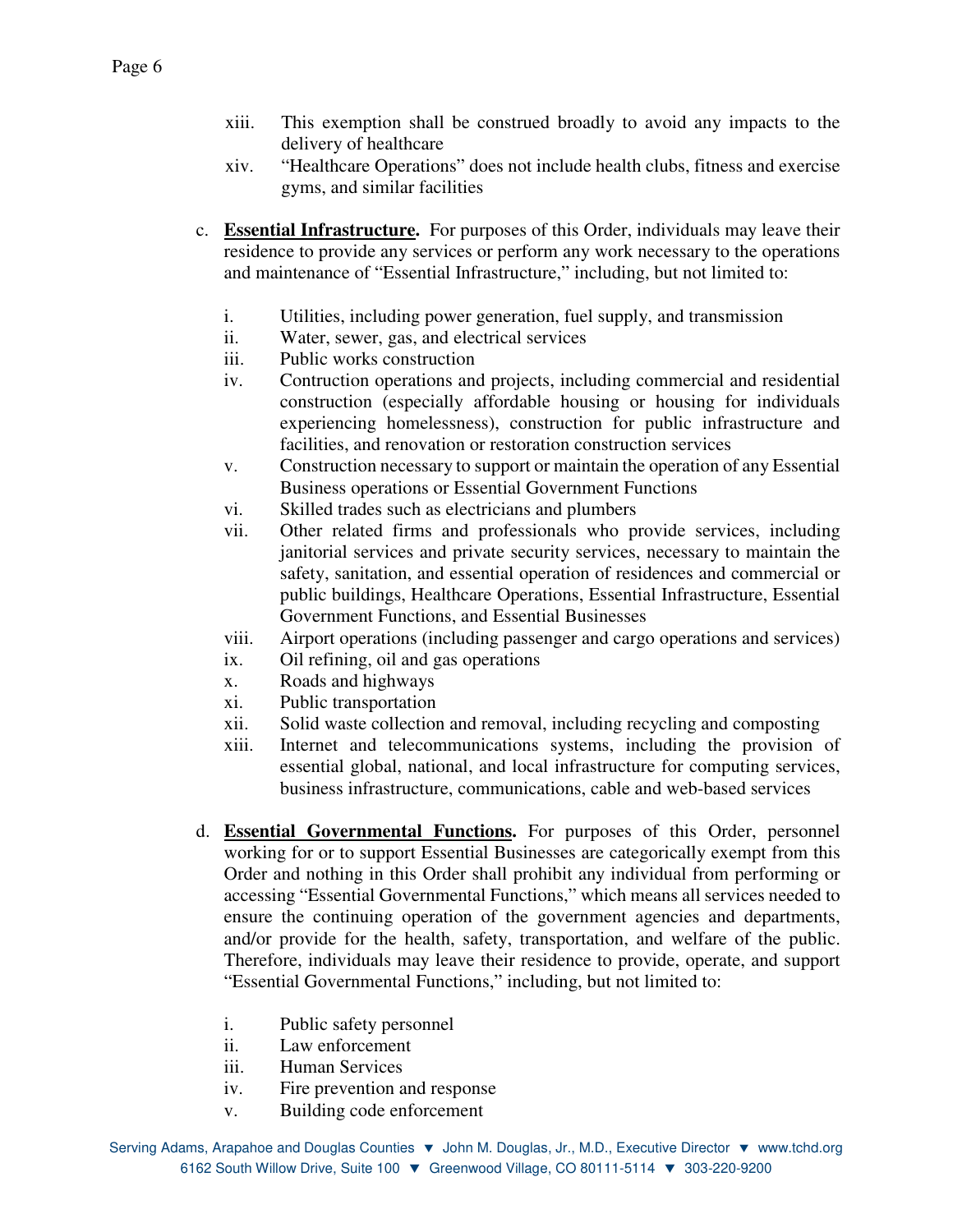- vi. Security personnel
- vii. Emergency management and response
- viii. Emergency dispatchers
- ix. Court personnel
- x. Military personnel
- xi. Colorado State Legislature
- xii. Colorado state, county, and municipal courts
- xiii. City Councils and Boards of County Commissioners
- xiv. City and County Attorneys Office, District Attorneys Office
- xv. Other governmental boards, commissions, and quasi-judicial proceedings
- xvi. Public health personnel including state and local public health agencies, Boards of Health , and its contractors and legal counsel
- xvii. All Essential Governmental Functions shall be performed in compliance with Social Distancing Requirements as defined this Paragraph, to the extent possible.
- e. For the purposes of this Order, covered businesses include any for-profit, nonprofit, or educational entities, regardless of the nature of the service, the function they perform, or its corporate or entity structure.
- f. **Essential Businesses.** For the purposes of this Order, individuals may leave their residence to work for or obtain services at any "Essential Businesses," which for purposes of this Order means:
	- i. Healthcare Operations and Essential Infrastructure;
	- ii. Grocery stores, certified farmers' markets, farm and produce stands, supermarkets, food banks, convenience stores, licensed liquor stores, licensed marijuana dispensaries (both medical and recreational), and other establishments engaged in the retail sale of canned food, dry goods, fresh fruits and vegetables, pet supply, fresh meats, fish, and poultry, and any other household consumer products (such as cleaning and personal care products). This includes stores that sell groceries and also sell other nongrocery products, and products necessary to maintaining the safety, sanitation, and essential operation of residences. Business exempt under this provision are urged to implement delivery or curb side sales to minimize in store gatherings;
	- iii. Food and plant cultivation, including farming, livestock, and fishing;
	- iv. Businesses that provide food, shelter, and social services, and other necessities of life for economically disadvantaged or otherwise needy individuals;
	- v. Newspapers, television, radio, and other media services;
	- vi. Gas stations and auto-supply, auto-repair, bicycle supply, bicycle repair, and related facilities;
	- vii. Banks and related financial institutions;
	- viii. Hardware stores;
	- ix. Licensed gun and ammunition retailers;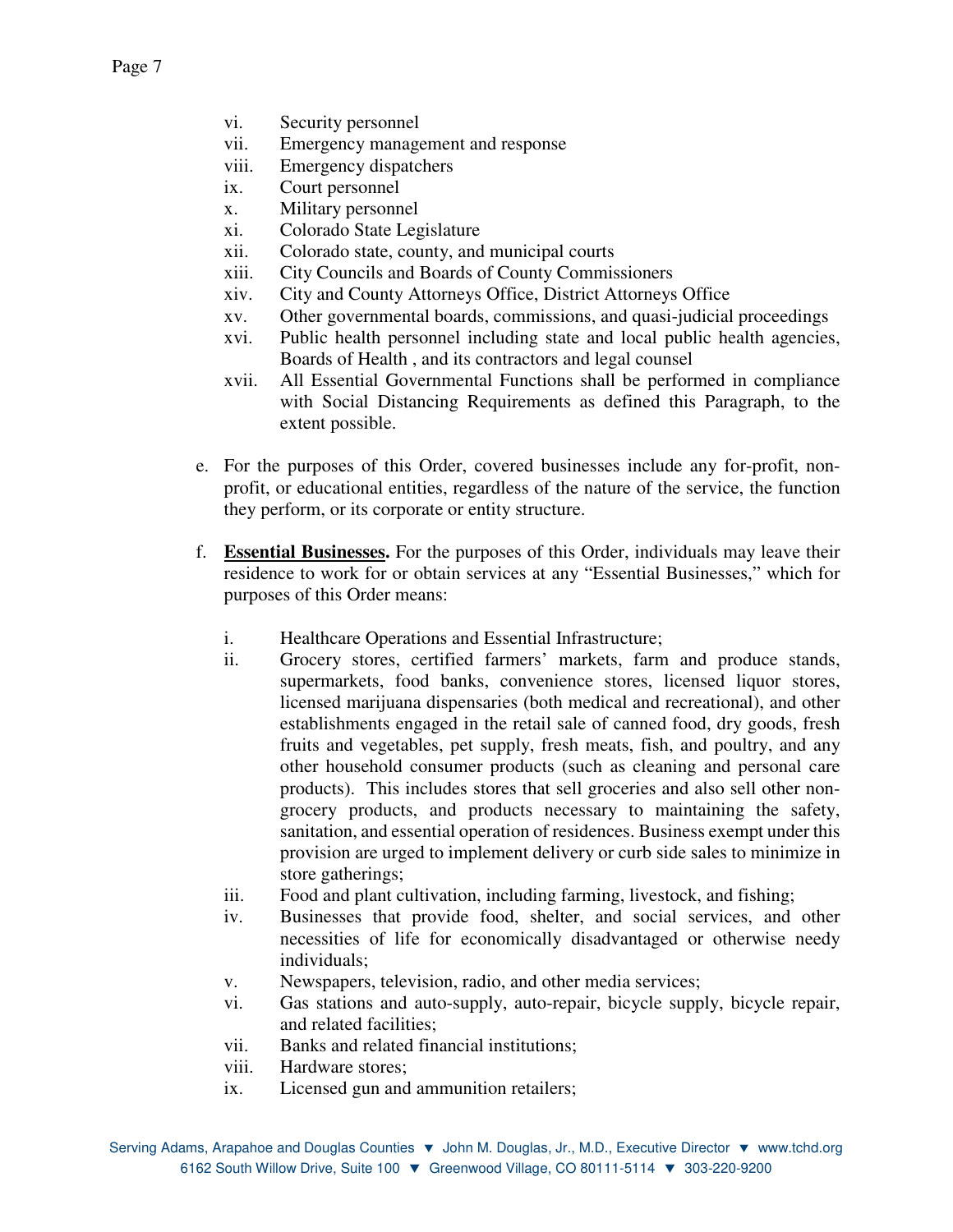- x. Plumbers, electricians, exterminators, landscapers, and other service providers who provide services that are necessary to maintaining the safety, sanitation, and essential operation of residences, Healthcare Operations, Essential Infrastructure, Essential Government Functions, and Essential Businesses;
- xi. Businesses providing mailing and shipping services, including post office boxes;
- xii. Educational institutions—including public and private K-12 schools, colleges, and universities—for purposes of facilitating distance learning or performing essential functions, provided that social distancing of six-feet per person is maintained to the greatest extent possible;
- xiii. Laundromats, dry cleaners, and laundry service providers;
- xiv. Licensed restaurants and other facilities that prepare and serve food, but only for delivery, take out or drive thru as specified in the CDPHE Public Health Order No. 20-22, as amended and updated. Schools and other entities that typically provide free food services to students or members of the public may continue to do so under this Order on the condition that the food is provided to students or members of the public on a pick-up and takeaway basis only. Restaurants and other facilities that prepare and serve food or beverages at airports may provide on-site dining, but must comply with Social Distancing Requirements. Except for employees and volunteers who must eat meals during their work shift, schools and other entities that provide food services under this exemption shall not permit the food to be eaten at the site where it is provided, or at any other gathering site;
- xv. Businesses that supply products needed for people to work and learn from home, including technology suppliers providing hardware or software essential for communication or connectedness.
- xvi. Businesses that supply other essential businesses, essential infrastructure or essential government operations with the support or supplies necessary to operate;
- xvii. Businesses that ship or deliver groceries, food, goods or services directly to consumers;
- xviii. Airlines, taxis, other private transportation providers, and transportation support providing transportation services necessary for Essential Activities and other purposes expressly authorized in this Order;
- xix. Home-based care for seniors, adults, or children. Nanny and babysitting services shall not be permitted under this Order unless the nanny or babysitter (1) resides in the home of the senior, adult, or children for whom they care providing care, (2) provides medical care to the senior, adult, or children, or (3) is providing care in order to allow parents or guardians of a senior, adult or children to work;
- xx. Mortuaries;
- xxi. Residential facilities and shelters for seniors, adults, and children, including hotels, motels, and short-term rentals;
- xxii. Professional services, such as legal, insurance, title companies, or accounting services, real estate appraisals and transactions;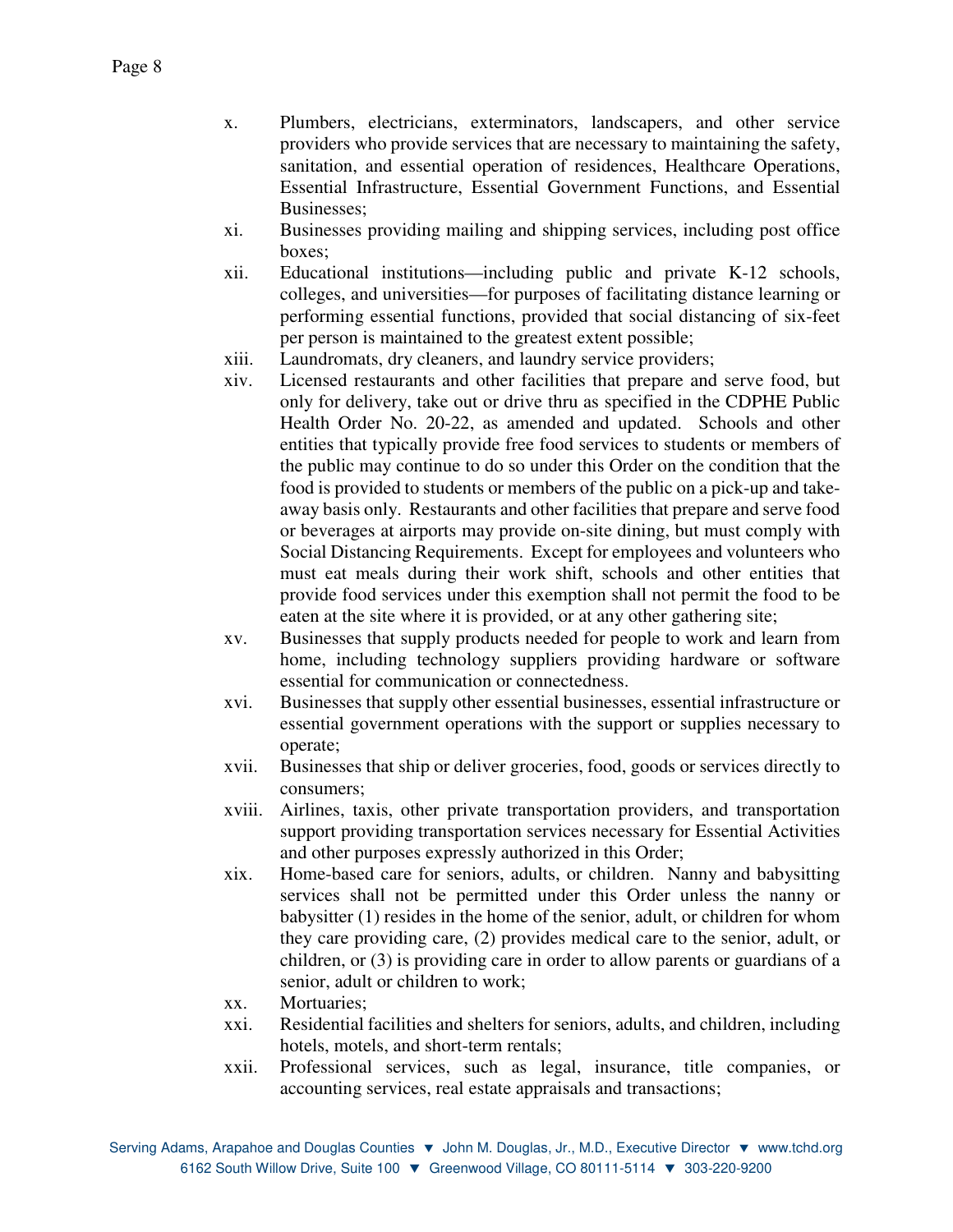- xxiii. Indoor/outdoor malls are closed except to the extent that they must remain open to allow operation of and access to Essential businesses;
- xxiv. Faith-based establishments and houses of worship, including but not limited to, churches, synagogues, chapels, and mosques; however, these institutions are allowed no more than 10 persons at a time and must maintain the Social Distancing requirements set forth in paragraph 5 (j) below. These institutions are strongly encouraged to implement an electronic platform for services;
- xxv. Childcare facilities providing services that enable employees exempted in this Order to work as permitted. To the extent possible, and in accordance with existing law, childcare facilities must operate under the following mandatory conditions:
	- 1. Childcare must be carried out in stable groups of 10 or fewer ("stable" means that the same 10 or fewer children are in the same group each day).
	- 2. Children shall not change from one group to another.
	- 3. If more than one group of children is cared for at one facility, each group shall be in a separate room. Groups shall not mix with each other.
	- 4. Childcare providers shall remain solely with one group of children.
- xxvi. Businesses identified as essential critical infrustructure workforce by the federal government and or the department of homeland security.
- g. **Minimum Basic Operations.** For the purposes of this Order, "Minimum Basic Operations" include the following activities, so long as employees comply with Social Distancing Requirements as defined this Section, to the extent possible, while carrying out such operations:
	- i. The minimum necessary activities to maintain the value of the business's inventory, ensure security, sanitation, process payroll and employee benefits, or for related functions.
	- ii. The minimum necessary activities to facilitate employees of the business being able to continue to work remotely from their residences.
	- iii. The minimum necessary activities to facilitate employees of the business being able to continue filling online product orders and to process customer orders remotely.
- h. **Essential Travel.** For the purposes of this Order, "Essential Travel" includes travel for any of the following purposes. Individuals engaged in any Essential Travel must comply with all Social Distancing Requirements as defined in this Section.
	- i. Any travel related to the provision of or access to Essential Activities, Essential Governmental Functions, Essential Businesses, or Minimum Basic Operations.
	- ii. Travel to care for elderly, minors, dependents, persons with disabilities, or other vulnerable persons.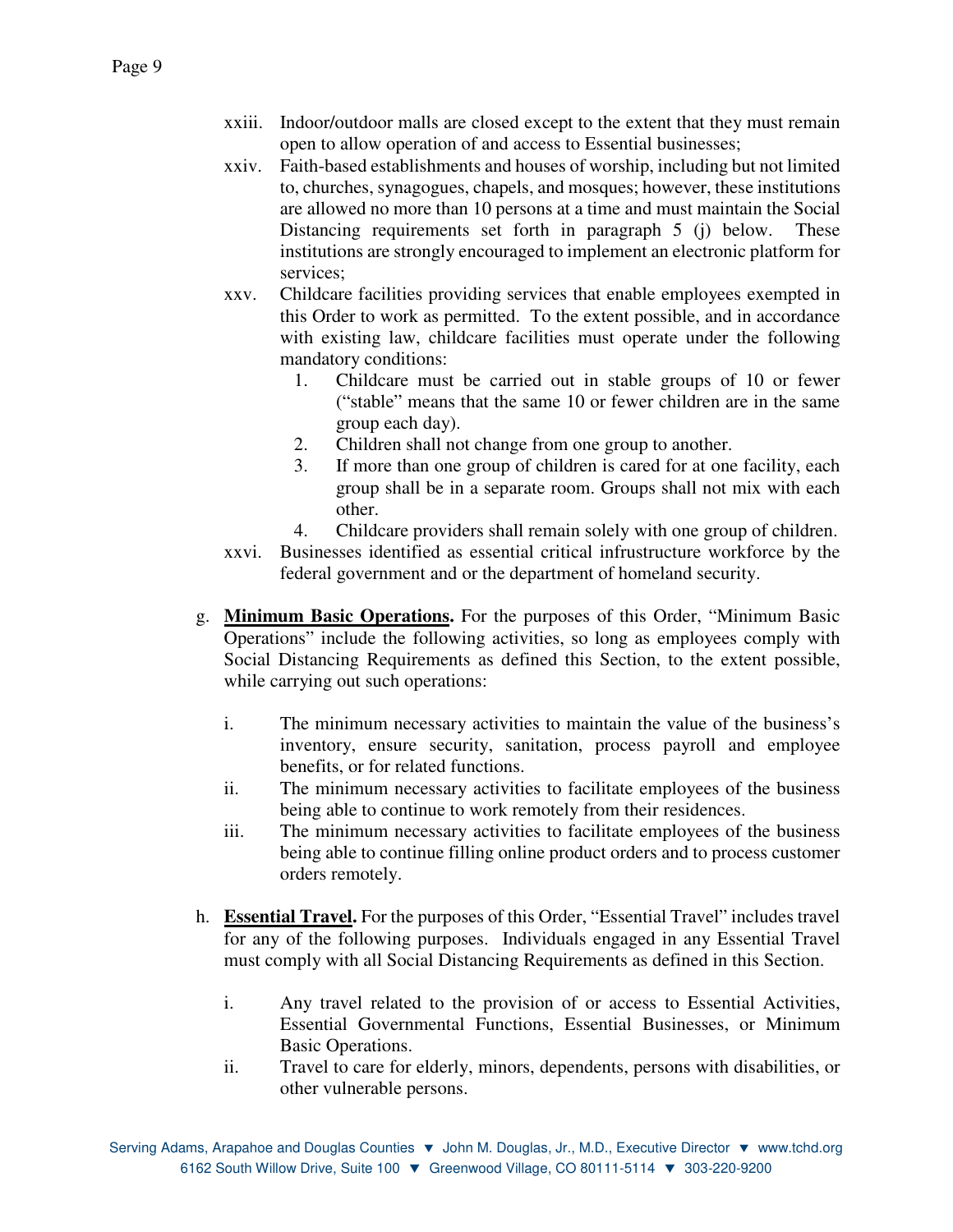- iii. Travel to or from educational institutions for purposes of receiving materials for distance learning, for receiving meals, and any other related services.
- iv. Travel to return to a place of residence from outside the TCHD Jurisdiction.
- v. Travel required by law enforcement or court order.
- vi. Travel required for non-residents to return to their place of residence outside TCHD's Jurisdicton. Individuals are strongly encouraged to verify that their transportation out of the jurisdiction remains available and functional prior to commencing such travel.
- i. **Residence.** For purposes of this Order, residences include hotels, motels, shared rental units, and similar facilities.
- j. **Social Distancing Requirements.** For purposes of this Order, Social Distancing Requirements includes all of the following: (1) Maintaining at least six-foot social distancing from other individuals; (2) washing hands with soap and water for at least twenty seconds as frequently as possible or using hand sanitizer when handsinks are not available; (3) covering coughs or sneezes (into the sleeve or elbow, not hands); (4) regularly cleaning high-touch surfaces; and (5) not shaking hands.

## **V. GENERAL INFORMATION FOR ALL PERSONS AFFECTED BY THIS ORDER**

If you have questions regarding this Order, please contact the TCHD Call Center at 303- 220-9200 or view the COVID-19 information on TCHD's website at www.tchd.org.

It is unlawful for any person to willfully violate, disobey, or disregard this Order. Any person who does so may be guilty of a class 1 misdemeanor and, upon conviction thereof, may be punished by a fine of up to \$5,000.00 and imprisonment in a county jail for up to eighteen months, per Colo. Rev. Stat. §§25-1-516 and 18-1.3-501. In addition, if you do not follow this Order, TCHD may seek a court order in Colorado state district court to enforce this Order and/or to restrain or enjoin any violation of this Order. If you do not comply with this Order pending the district court's decision, you may be subject to arrest and involuntary compliance.

Any person aggrieved or affected by this Order is entitled to Colorado state district court judicial review of this Order pursuant to and in accordance with Colo. Rev. Stat. §25-1-515. However, the aggrieved person must continue to obey the terms of this Order while his, her, or their request for judicial review is pending. If judicial review is sought, the aggrieved or affected person has the right to be represented by counsel and, upon request and qualification therefor, counsel shall be provided to the person. Such judicial proceedings shall be closed to the public and confidential.

**This Order is in effect at 8:00 a.m. MST on March 26, 2020 and shall expire at 11:59 p.m. MST on April 17, 2020, unless TCHD determines it is in the interest of public health for this Order to be extended, rescinded, superseded, or amended.**